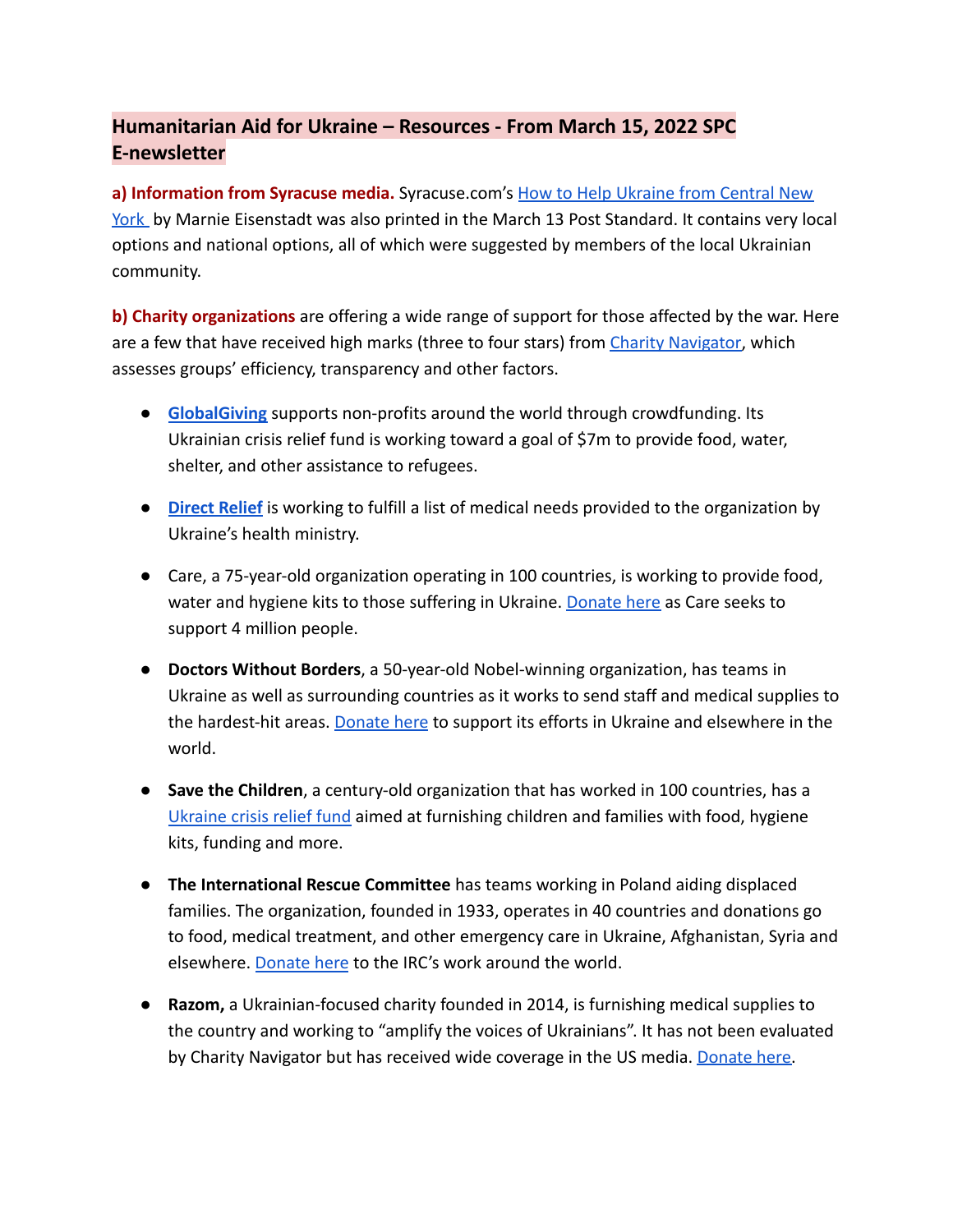## **c) The Unitarian-Universalist Association has compiled the following resources**

### **Medical support**

- **[Help Ukraine Center](https://helpukraine.center/en) ([Donate](https://www.ernst-prost-stiftung.org/en-gb/spenden), [Physical Donations\)](https://helpukraine.center/en)** Polish-German initiative powered by the Ernst Prost Foundation. Medicines and other essential humanitarian products will be delivered to regions that need it the most, in cooperation with our partners: General Staff of the Armed Forces of Ukraine, ROZETKA, Fozzy Group, TIS, Dragon Capital, Spunbond fund, Ukrposhta.
- **[RAZOM: Emergency Response](https://razomforukraine.org/razom-emergency-response/)** for tactical medical training. Help qualified war medics teach civilians first aid and provide them with medical supplies. **Now sourcing funding for a cargo plane shipment of medical aid.**
- **[United Ukrainian American Relief Committee](https://www.uuarc.org/) [\(Donate\)](https://www.gofundme.com/f/humanitarian-aid-to-victims-of-war-in-ukraine?utm_campaign=contacts-v2-invite-to-donate&utm_medium=sms&utm_source=twilio)** provide vital medical supplies to victims, care for the injured and refugees, as well as shelter and food to those affected.
- **[Sunflower of Peace](https://www.facebook.com/donate/507886070680475/?__cft__%5b0%5d=AZWOo6XpANoI0QnuQb5sQ3Vrsj4r-Aq-p76uxleoR3Ale6FIsUrxmL1V6ljorbxrI59L9GzG02GHC3bcZvEtc6rPvfNi4lWPPSdGIXffPJX0WjlXkazI9eeDn5cpmuVLi4GmPGMRKrC5OBOeSYiPW6hy&__tn__=-UK-R)** for medical assistance and other necessities. Each IFAK (medical backpack) can save up to 10 lives.
- **[Lifeline Ukraine](https://lifelineukraine.com/en/donation)** for psychosocial support. Ukraine's first suicide prevention hotline mobilized in response to alarming rates of veteran suicide.

#### **Veterans and internally displaced persons**

- **Future Kyiv Charitable Foundation ([Donate](https://potreby.kyivcity.gov.ua/))** collection of charitable contributions for the purchase of humanitarian aid to Kyiv residents, organized by the Kyiv Municipal Government.
- **[Caritas Ukraine](https://www.liqpay.ua/uk/checkout/card/checkout_1645696212178819_20241666_pAXmIuNMC7sGE8yEdLzr)** provision of humanitarian assistance to various social groups and those impacted by the conflict. More information [here](https://caritas.ua/).
- **[CrimeaSOS](https://www.unhcr.org/ua/en/32243-denys-savchenko-crimeasos.html)** assistance to internally displaced persons from Crimea and Eastern Ukraine. With the support and partnership of UNHCR, it promotes community initiatives for these groups.
- **[British-Ukraine Aid](https://british-ukrainianaid.org/make-a-donation/)** assistance to vulnerable individuals who have been physically, mentally or socially disadvantaged, including the injured and wounded, orphaned children, the elderly, internally displaced persons and families who have lost their main earners. More information [here](https://british-ukrainianaid.org/).
- **[People in Need: SOS Ukraine](https://www.peopleinneed.net/what-we-do/humanitarian-aid-and-development/ukraine)** for provision of food and sanitation packages, emergency shelter, psychosocial support, and more in Donetsk and Luhansk, both in territory under